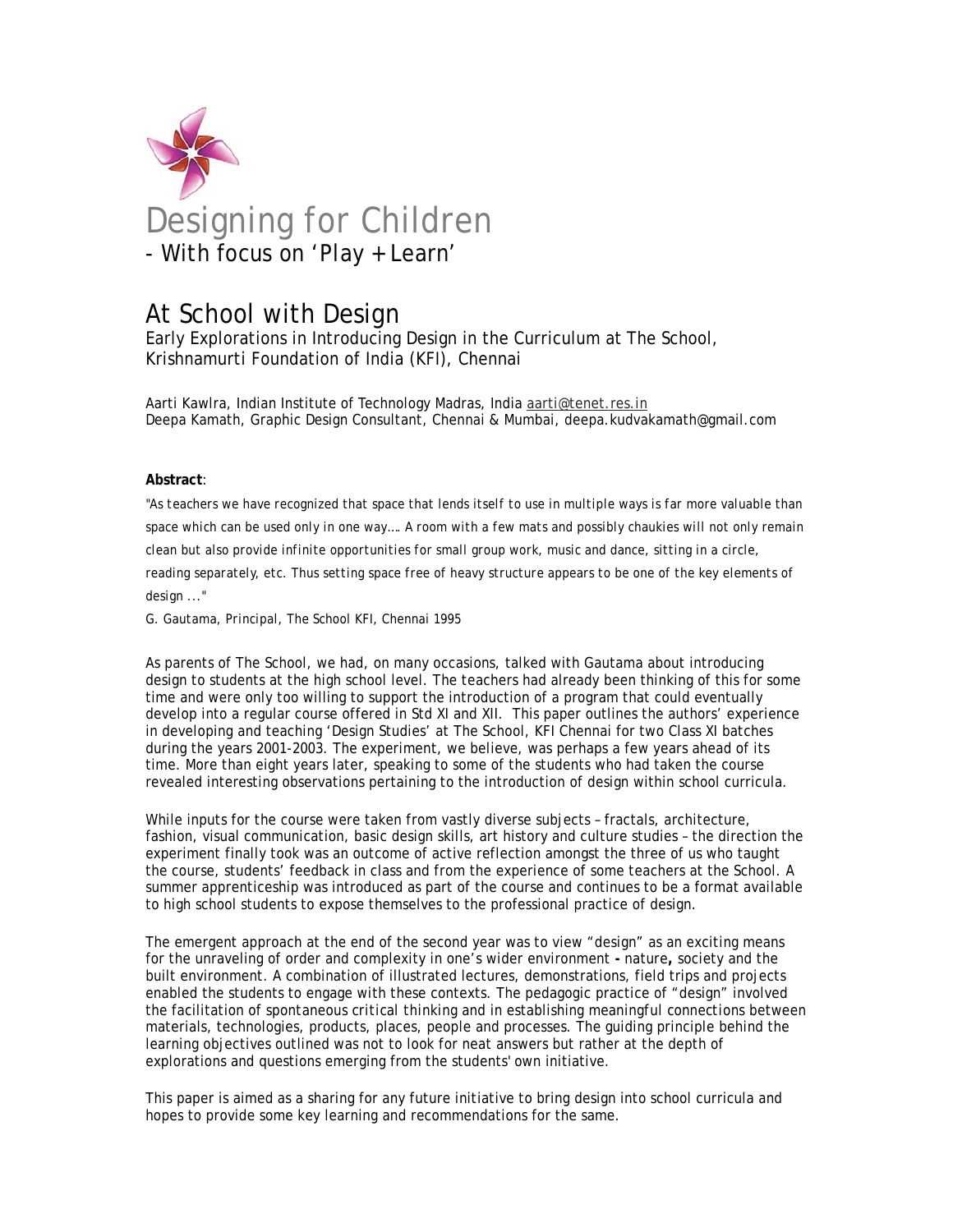### **1. Introduction**

The tree lined, flower strewn lane leading to the school complex is perhaps the most contemplative of walking paths in the school. It is flanked by Besant Avenue and the Blue Cross building to one side and the school's pond and open air theater on the opposite side. Chance meetings often led to long conversations here and it was during one such dappled and fragrant afternoon, that Kalpana, Deepa and I decided to put our energies together in developing a syllabus and teaching program to introduce design to students of The Krishnamurti School in Chennai.

The fact that all three of us were parents of The School ensured that at the heart of our endeavor was the shared belief in education as the space and time to "learn how to learn" rather than to pursue knowledge for its own sake. We also complemented each other in terms of our individual interests, skills and backgrounds – together we had competencies in architecture and space design, graphic design and visual communication, sociology, research methodology, crafts, textiles and fashion. The fact that we were neighbors permitted many creative discussions around walks and cups of tea. Our own children and their friends, often in the vicinity of these sessions, provided many a stray drops of wisdom in the early stages of the development of the program.

#### **2. The Space in the Curriculum**

The most important aspect of the Design Studies course was the curricular space within which it was offered. It is well known that contingencies of national level curricula, and the final exams associated with them at the class X and class XII levels, rarely permit experimentation. Most schools are under pressure to provide syllabus focused teaching and learning programs for the high school years. At The School, however, some very open and innovative responses to the Class XI program were being discussed and implemented.

### The then Principal, G. Gautama, ruminates on its evolution:

"In the year 1995 we had only two students writing the ISC examination. We had to rethink the situation and come up with a viable answer. The only other alternative was to close down classes XI and XI. We had to offer something that would talk to the spirit of the students at this age. Abandoning the traditional wisdom that when academics get intense, the curriculum should be lightened, we took the counterintuitive position of making the curricula more demanding. Three weeks stay on the farm, one week in a place of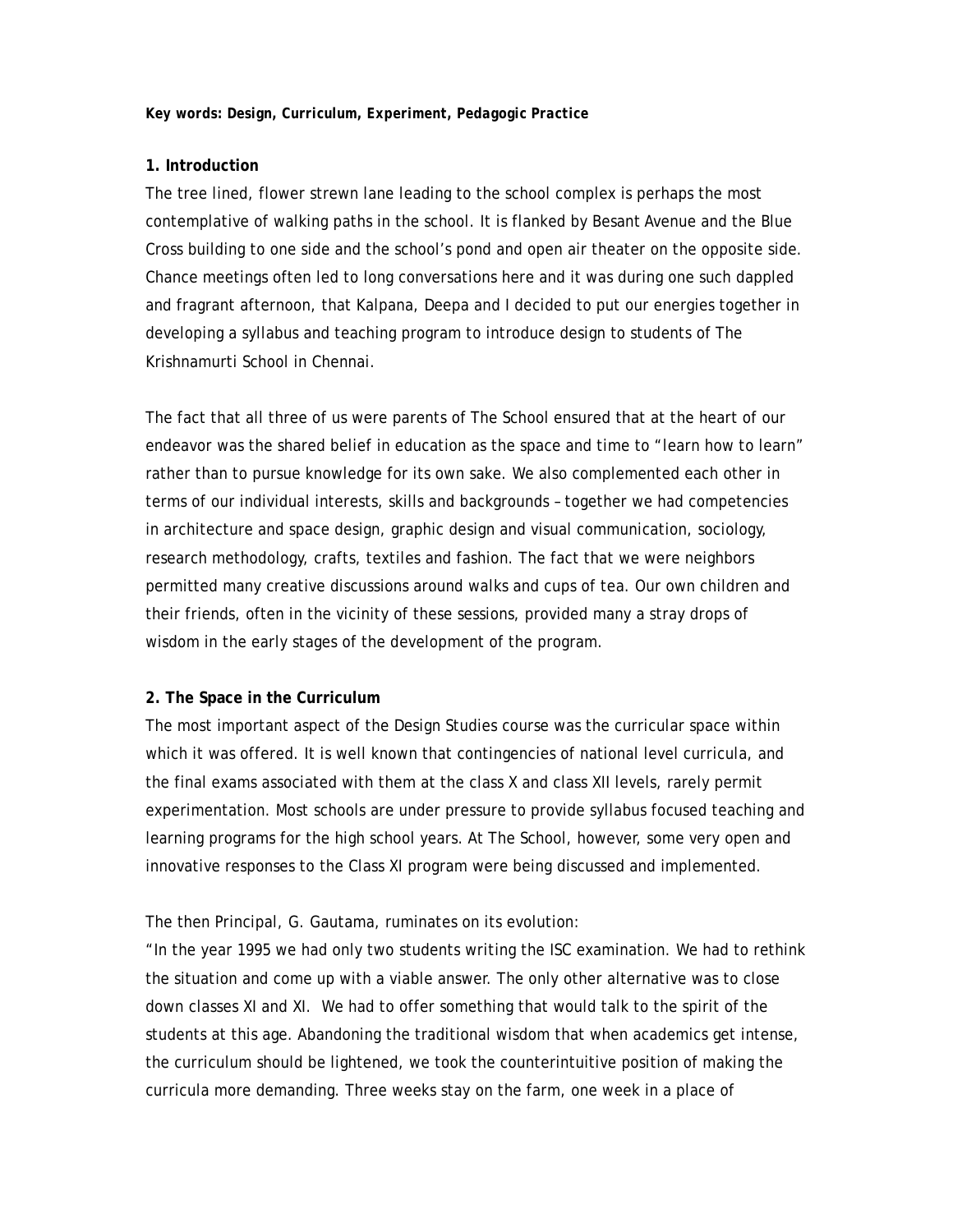wilderness and a two-week trip to a place of environmental and social struggle. Students responded with great enthusiasm!"

Given the backdrop of a liberal and spirited curricular space within which experiments were already taking place, we entered this window of trial with a sense of ease and shared understanding. The boundaries were defined by the Class XI schedule. The course was located within the weekly timetable and students were given a clear choice of subjects to opt from which included Design Studies. It was made clear to the students that the course was not certified by the national Examination Board but it was being offered as a supplement for those who were interested along with another course on Health Studies.

The students were visibly intrigued and excited about the upcoming experiment. We set about creating a formal syllabus complete with weekly lesson plans and semester based modules. We also set about outlining the learning objectives, readings, class room and home exercises, model exams and assessments including criteria for evaluation of the same.

### **3. Evolution of the Course**

The initial draft and format of the syllabus that was implemented for the first batch of students was academically very comprehensive. It covered "theory", "method" and "practice". However it did so in linear progression. The course was to unfold with theory and cascade into the practical application of what was learnt. It was an exercise from head to foot literally. We began with history, followed by lectures on methods of data collection and analysis and ended with individual design projects and internships for an exposure into one or another area of professional design practice such as advertising, fashion, architecture and so on. Our teaching methodology was predominantly didactic and as we moved into the next year we were clearly rethinking both the course structure and its mode of delivery.

Active reflection and analysis of the first year's lesson plans, assignments and student assessments led us to the realization that we had to adopt a more creative approach to make it more meaningful to both the students and to ourselves. In our initial course design theoretical inputs had been structured along three contexts or milieu for comprehending thought and action at the individual and collective levels – nature, society and the builtenvironment. It became obvious to us that these were not just contexts for studying cognitive patterns – e.g. symmetry in nature, development of human tools in different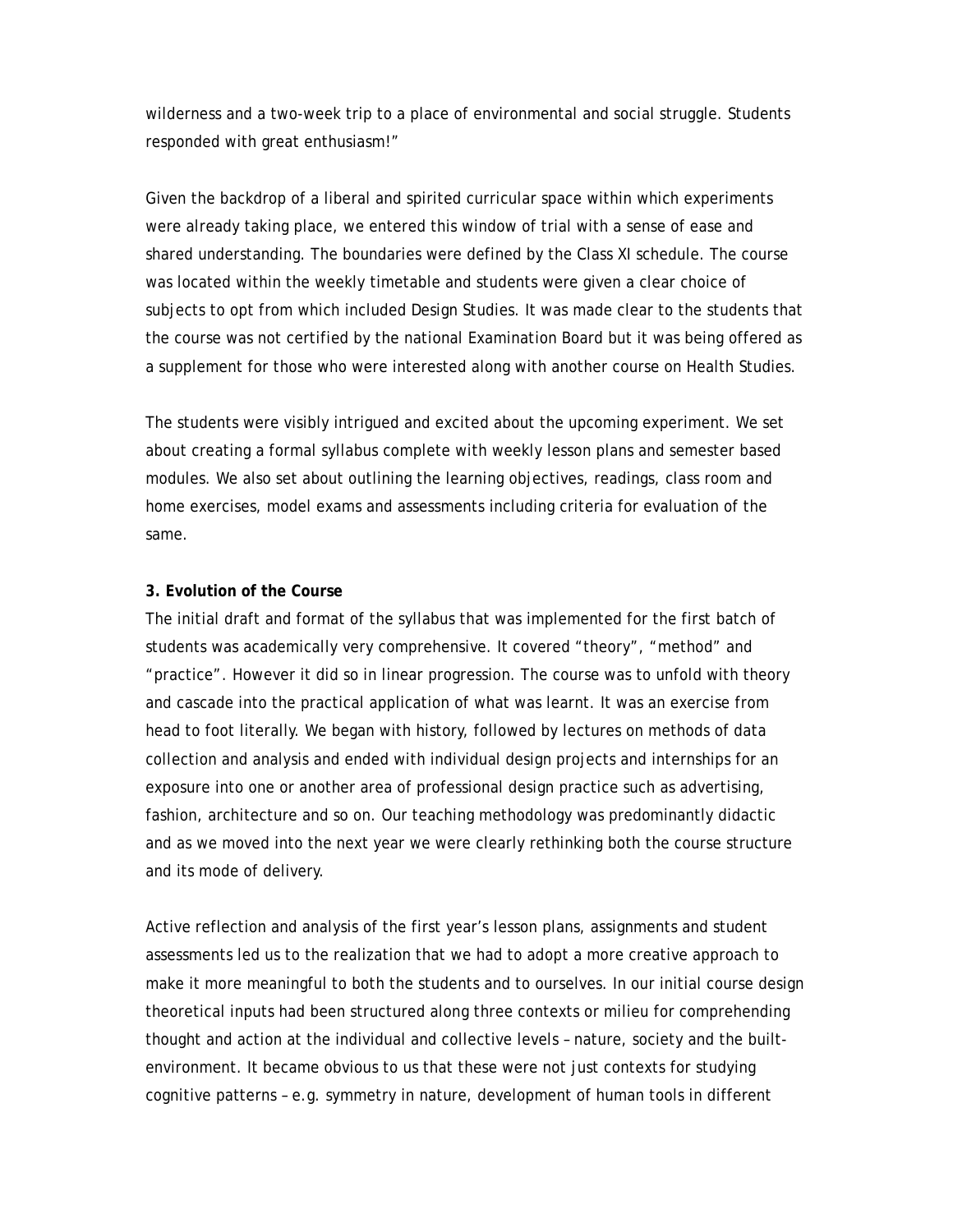cultures and shelters and dwellings, but would also form the basis for all our explorations in design processes and applications. Our own skills and expertise also fit into this pattern and the course developed a fresh approach in its second year of implementation. Table 1 provides a snapshot of this evolution.

|                                                                                                                                                                           | <b>Iteration Year 2</b>                                                                                                                                                                                                                                                |                                                                                                                                                                                                                                                                                                                                                                                                                                                                        |
|---------------------------------------------------------------------------------------------------------------------------------------------------------------------------|------------------------------------------------------------------------------------------------------------------------------------------------------------------------------------------------------------------------------------------------------------------------|------------------------------------------------------------------------------------------------------------------------------------------------------------------------------------------------------------------------------------------------------------------------------------------------------------------------------------------------------------------------------------------------------------------------------------------------------------------------|
| Syllabus Format Year 1                                                                                                                                                    |                                                                                                                                                                                                                                                                        | <b>Explanation with</b><br>Lesson Plan examples                                                                                                                                                                                                                                                                                                                                                                                                                        |
| Theory<br>Lectures on<br>1. Individual &<br>Collective: Nature,<br>Society & the Built<br>Environment<br>Design History and<br>2.<br>Art Appreciation:<br>World and India | Group Projects on<br>Patterns in Nature,<br>$\bullet$<br>eg. Symmetry<br>Material Culture<br>$\bullet$<br>Tools - Form & Use;<br>Correlation between<br>$\bullet$<br>Design and Nature -<br>eg. in History<br><b>Human Dwellings</b><br>$\bullet$<br>Patterns in India | Theory, Method and Application<br>become integrated into Lesson Plans<br>centered on contexts meaningful for<br>the students - the classroom, the<br>school, the home, the neighborhood<br>and the country                                                                                                                                                                                                                                                             |
| Methodology<br>Lectures on<br>Data Collection<br>Analysis & Definition<br>of the Problem<br>Design Synthesis<br>$\bullet$                                                 | Group Projects<br>On understanding Design<br>Processes-divergence,<br>convergence and synthesis<br>with examples from the<br>three environments                                                                                                                        | Understanding design processes by<br>taking examples from art and design<br>history, eg Art Nouveau and its<br>inspiration from Nature<br>Toys Module:<br>Research: Collect, Classify, Observe<br>Audit: Compare, Contrast, Analyze<br>Redesign: Improve, Alter, Range<br>Development<br>Space and Built Environment:<br>"Take a Walk", "Go find Something"                                                                                                            |
| Application<br>Classroom exercises on<br><b>Visualization Skills</b><br>Materials<br>Exploration<br>Media Technology                                                      | Independent Projects<br>Design Audit, design or<br>redesign of a product, space<br>or social system or service<br>integrating design thinking<br>and design process                                                                                                    | The aim was to empower students to<br>research and design a<br>product/service/system or space such<br>in any of the 3 contexts - nature,<br>society and built space<br>- Design of Postcards inspired by an<br>artist/design movement /nature<br>- Locks and Keys<br>- Quilter's Dream<br>- Kitchen process flow in a local<br>restaurant<br>- Photo Essay on People and Faces in<br>and around the Mylapore Temple<br>- Redesign of the School Meals<br>Washing Area |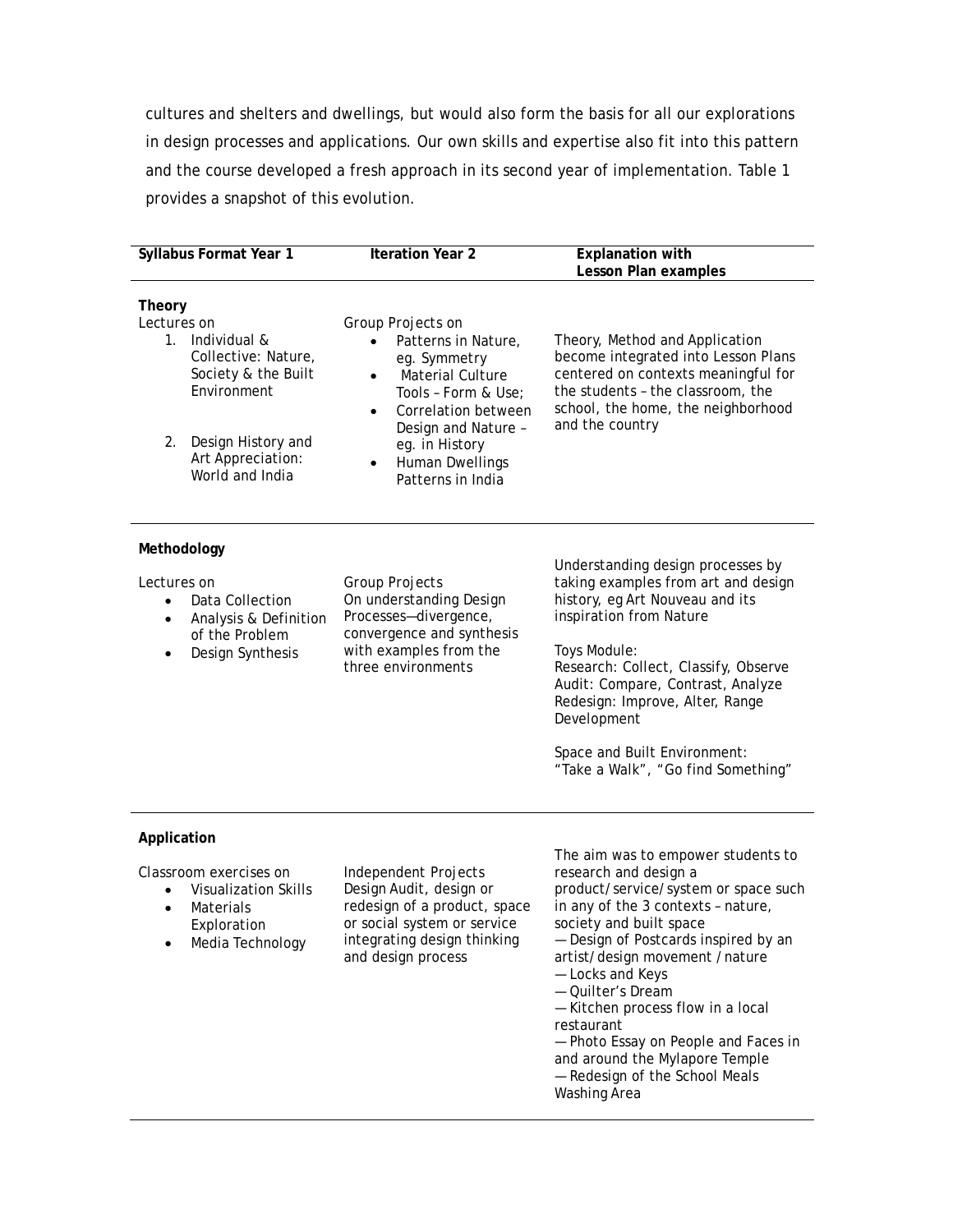Table 1. Design Studies: Evolution of the Classroom and pedagogic practice

### **4. The Emergent Approach**

We soon realized that the course needed to center around the three key environments – nature – society – built environment/space. The engagement within each of these contexts was based on individual preferences and meaning. We had specified the boundaries and creativity was given a free hand within the same. So our classroom interactions evolved from being instructive and assignment oriented to those that were predominantly selfdirected and student-centric. The course moved from lecture based pedagogic practice to facilitation and guidance in group projects and independent assignments. It had become what The School had envisioned the Class XI space to be - "... an atmosphere where students would learn the art of self-directed learning? … an atmosphere where the role of the teacher would be that of an educator learner? … an atmosphere where the student is the learner educator." G. Gautama

### **5. Student Feedback**

After a nearly eight year hiatus we decided to contact come of the students who had taken the course. We drafted a set of broad questions and reproduced below are some of the responses:

### STUDENT 1

- *Q. What made you join the design course when it was being offered at The School?*
- A. It was said to be the first of its kind, at the high school level this was exciting enough!
- Q. *What did you like most -the theory part or the "doing" bits?*
- A. Both really. The exposure to the theory helped the practical. For instance, I recall the class on 'The Great Artists' where we were exposed to the work of Manet, Monet, Renoir and Van Gogh. Learning that a blue sky in a painting did not only have shades of blue in it opened a little door in my head - because until then, I knew this only passively ….

# Q. *Is there anything you learnt in the design course that still comes in use today either at your workplace or in your daily life?*

That what you finally create is a result of many things that you work on, that may not seem to be directly related to it but will enrich it anyway. And that the real art is in doing some unromantic things consistently. Such as color charts which I just did not enjoy working on - but did help a lot in looking and learning to see things.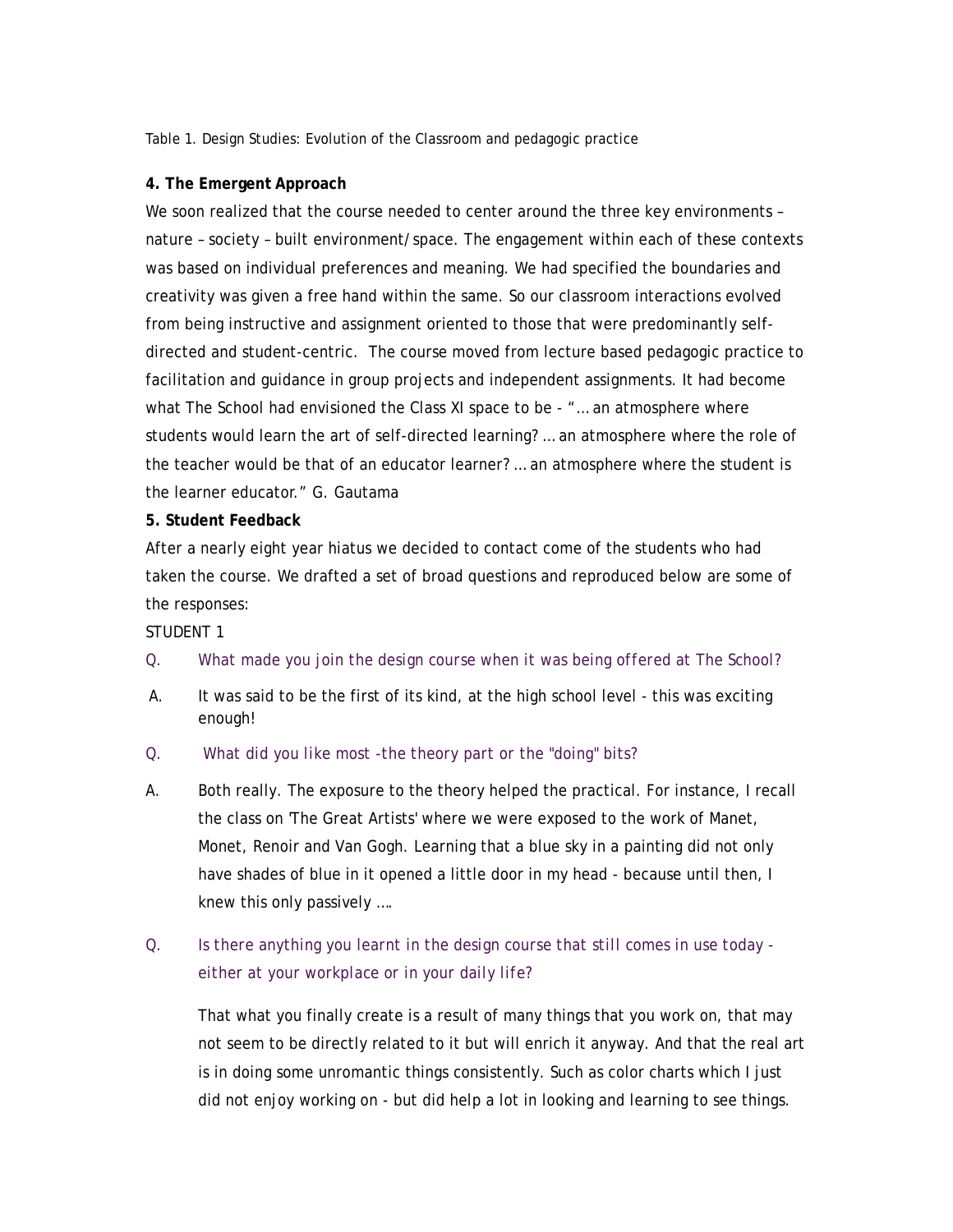Q. *Did learning about design in your plus 2 influence your choice of career?*  Without a doubt!

## STUDENT 2

# *Q. What module did you enjoy the most?*

There were 2 modules actually, that I enjoyed the most. The first being one of the introductory classes, where we were exposed to various design exercises that encouraged us to draw what we saw and eliminate pre-conceived mental images. The second, was the module on re-design- the idea of designing a product around functionality and comfort and not merely aesthetics, was a brilliant revelation to me! Both modules provided me with a wonderfully new perspective to design and art.

# STUDENT 3

## Q. *Can you share your views on the Design Studies course?*

A. The course merely demanded that we look, observe and question. Now, looking back, I cannot imagine a thing more valuable than this! There were no right answers, no mistakes and no formulas whatsoever; this for me suitably crammed the void that science left in me. There is no way I would have ever opted out of that course. It felt good!

The design course was versatile. Over the year we were exposed to several aspects of design, design history and art movements through which I evolved an understanding of my own. Objects around me were no longer impassive - they were ideas.

I truly believe it was this one module that gave me the courage to venture into the field of art & design. It drew me to loving and appreciating furniture design & photography. I went on to apprentice under a revered photographer, and then joined an advertising firm, all of this only because the course stirred a little something in me!

### **6. Conclusion**

The Design Studies course was an experiment that is extremely relevant in the present times. Not only is this reflected in the student feedback it is increasingly a requirement in the current age of information, images and interaction. For Jayashree Nambiar, present principal and teacher of The School for more than two decades, "Design reflects intent".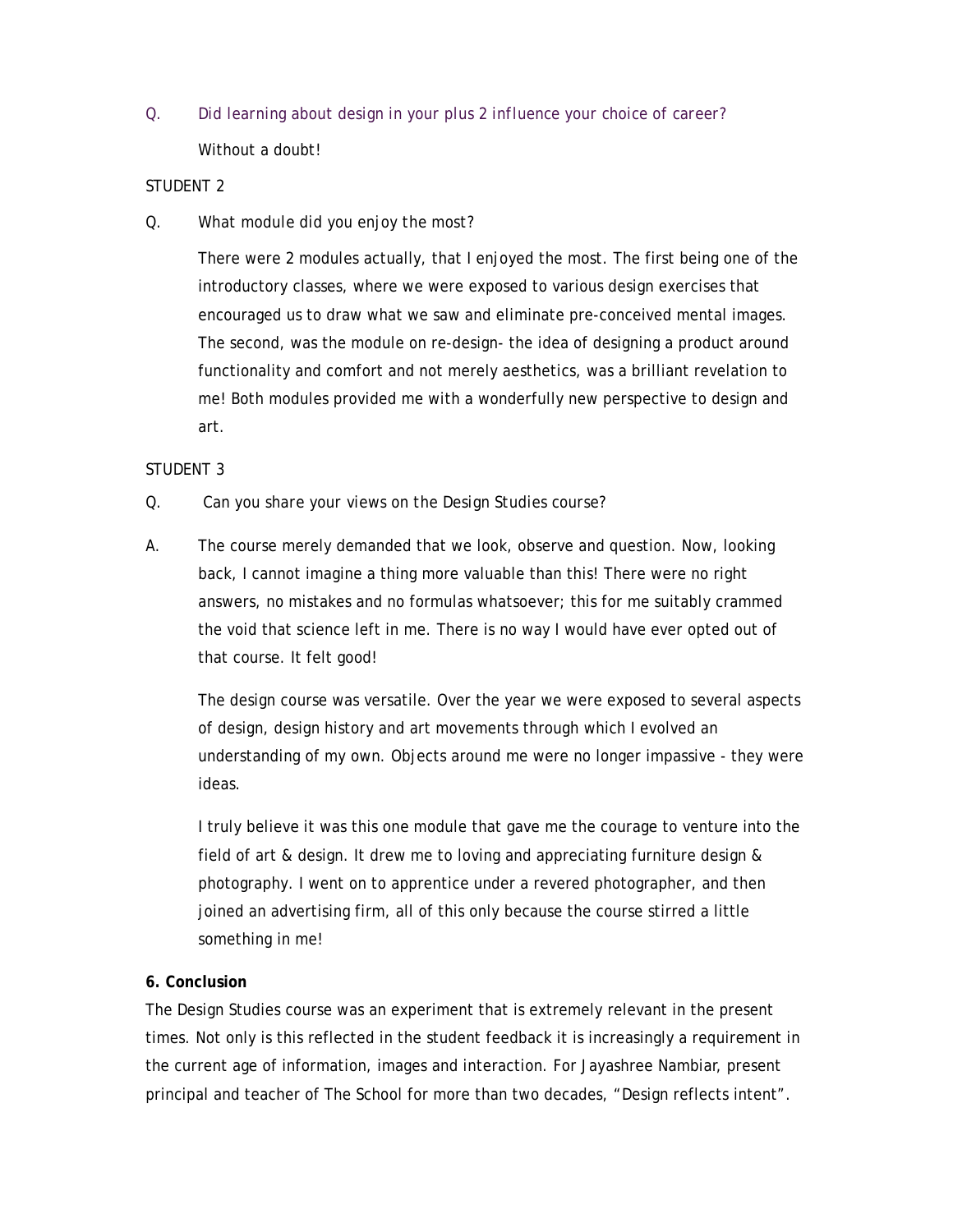It is only when perceived structures and forms are broken and re-aligned or re-structured that one realizes that design is indeed empowering. Design Studies offered this "play with structures" for students – be it the wash area near the dining hall, the class room seating plan and furniture, the color in a painting, the form of a given toy …. All this, when done in collaboration with those involved, can lead to dramatic change. The course, even if unwittingly, made the students aware of the possibility of their own participation in wider change processes.

In our view it was a demonstration of the fact that design "allows one to open-up to questioning," and enables one to deal with the abstract in a more tangible and meaningful manner. The fact that it was able to provide students with a way of thinking, seeing and acting in order to make sense of the myriad complexities around them, is reason enough to highlight its significance and value at the school level even today.

### **Acknowledgements**

Kalpana Korwar, a practicing architect from CEPT, Ahmedabad, parent of the School and co-teacher of the course, complemented our work with vital inputs on how students could be sensitized to space and the built environment around them. Her special lateral approach to learning was always refreshing!

The Design Studies course would have remained a syllabus on paper but for the encouragement to experiment with it, offered by The School. G Gautama and Jayashree Nambiar had the vision to see its value in education and were consistently engaged in design thinking within their own pedagogic and organizational practice. Their thoughts and suggestions have been invaluable in the present reflections on the course.

Finally, this paper acknowledges all our students who opted for this course and trusted us with their time and effort unconditionally.

### **Select References**

Edwards, B. (1993) Drawing on the Right Side of the Brain, Harper Collins Publishers, London. Feagin, S. and P. Maynard eds. (1997) Aesthetics. Oxford Readers. Oxford University Press, Oxford. Hall, E.T. (1966) The Hidden Dimension. Anchor Books, New York.

Itten, J (1975) Design and Form. The Basic Course at the Bauhaus. Revised Edition. Thames and Hudson, London